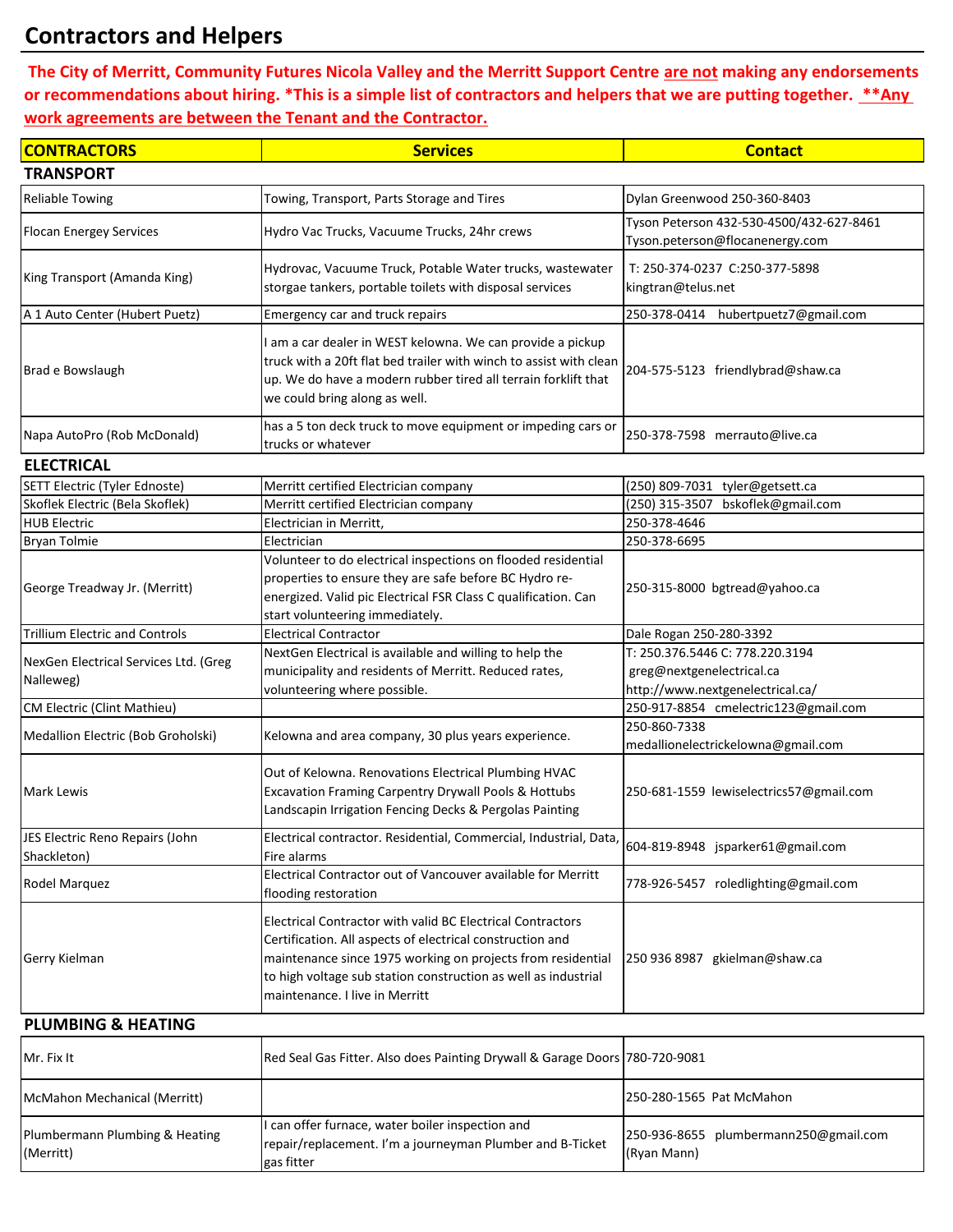| Glen Gardiner                                                    | Journeyman Plumber evacuated to Kamloops from Merritt.<br>I'm wanting to return to Merritt to help out my friends and<br>neighbours                                                                                                                                                                                               | 250 315-3117 ggardiner2@msn.com                                    |  |
|------------------------------------------------------------------|-----------------------------------------------------------------------------------------------------------------------------------------------------------------------------------------------------------------------------------------------------------------------------------------------------------------------------------|--------------------------------------------------------------------|--|
| Eggert Energy Mechanical Ltd. (Marco)                            | Plumbing, gas work, hvac, heating and general labour we can<br>try to provide you with this service to help you guys                                                                                                                                                                                                              | 250-486-4351 marco@eggert-energy.com<br>https://eggert-energy.com/ |  |
| Norkam Quality Heating (Wes Reusse)                              | We are working in Merritt on an ongoing bases installing<br>furnaces and ACs, we will be in Merritt for the foreseeable<br>future                                                                                                                                                                                                 | 250-554-0001 Norkamqualityheating@gmail.com                        |  |
| John Schmelzle                                                   | I am a Red Seal Steamfitter. United Associates 170. I love<br>Merritt and will gladly help in any way I can. I have all my own<br>tools. I can design and install any matter of piping systems. I<br>have fibergass pipe repair materials. Please don't hesitate to<br>call on my skills.                                         | No contact info added                                              |  |
| Cayman plumbing heating and electrical<br>(Mark Kohaykewych)     | from West Kelowna. Our team has been providing plumbing,<br>electrical, gas fitting and heating services throughout the<br>Okanagan for the last 5 years. Our team is filled with<br>specialized tradesmen with most having 15-20 years<br>experience in their respective fields. We are licensed, bonded<br>and insured.         | 778-214-4247                                                       |  |
| Xced plumbing, Heating & A/C Ltd (Trent<br>Diederich)            |                                                                                                                                                                                                                                                                                                                                   | 250-541-7576 info@xcedplumbing.com                                 |  |
| Proair Heating & Cooling (Sharon Knapp)                          | could possibly send crews to help install mechanical<br>equipment like furnaces and AC's, possibly help with sorcing<br>equipment. Visit Website                                                                                                                                                                                  | https://saproair.ca/ 250-832-6911<br>admin@saproair.ca             |  |
| Flameless Heat (Chanc Peebles)                                   | I have a few flameless heaters that would be valuable to you<br>clean up efforts. I would be able to operate numerous units<br>myself drying out any infrastructure, buildings and equipment.                                                                                                                                     | (780)882-3441 ChanceP@FlamelessHeat.ca                             |  |
| Pat Tent (Merritt)                                               | Plumbing, Parts, Permits and Service                                                                                                                                                                                                                                                                                              | Pat Tent 250-378-9933                                              |  |
| <b>Flameless Heat</b>                                            | <b>Flameless Heaters</b>                                                                                                                                                                                                                                                                                                          | Chanc Peebles 780-882-3441                                         |  |
| A Grade Above                                                    | Plumbing and Heating                                                                                                                                                                                                                                                                                                              | Jeff Gillis 250-280-1718                                           |  |
| Kamloops Septic                                                  | Septic Services                                                                                                                                                                                                                                                                                                                   | John Clarke 250-851-1597                                           |  |
| CSC Plumbing and Drain Cleaning (Luigi<br>Cristini)              | plumbing and drain clean services                                                                                                                                                                                                                                                                                                 | 250-486-0329 cscplumbingdc@gmail.com                               |  |
| <b>EQUIPMENT OPERATION</b>                                       |                                                                                                                                                                                                                                                                                                                                   |                                                                    |  |
| Young Earthworks Inc (Mike Young)                                | Silt removal, Residential Excavating, Digging Foundatation,<br>Drainage & Ditches, Paving Stones, , Site Preparations, Erosion   250-315-5255 youngearthworksinc@gmail.com<br>Control, Stripping Topsoil, Retaining Walls and More.                                                                                               |                                                                    |  |
| <b>Uber Paving Stones Landscape</b><br>Construction. (J. Harder) | Fully equipped site prep to finish out, skidsteer loader and a 2<br>ton and 7 ton excavator.tandem dumptruck, base work<br>driveway, road and sidewalk, paving stones, concrete or asphalt.                                                                                                                                       | 604-842-7810 uberpavingstones@gmail.com<br>Uberpavingstones.ca     |  |
| John Weinberger                                                  | <b>Skid Steer</b>                                                                                                                                                                                                                                                                                                                 | 604-302-5760 jwredneck23@gmail.com                                 |  |
| Dan Brown                                                        | Pickup, Saws and Safety Equipment                                                                                                                                                                                                                                                                                                 | 250-280-2272                                                       |  |
| Infracon                                                         | https://infracon.com/services/                                                                                                                                                                                                                                                                                                    | Trevor Brooke 250-315-8412                                         |  |
| Bruce Excavating (Jeff Bruce)                                    | Bobcat, Skid Steer and Dump Trailer                                                                                                                                                                                                                                                                                               | 250-318-8352/250-328-7441<br>Bruceexcavating@yahoo.ca              |  |
| Dan Szezepaniak                                                  | mini excavator, dump trailer, mid sized tractor loader                                                                                                                                                                                                                                                                            | 604-703-6758                                                       |  |
| Ernie Ducharme                                                   | <b>Heavy Machine Operator</b>                                                                                                                                                                                                                                                                                                     | ernieducharme81@gmail.com                                          |  |
| Klassen Wood Co.                                                 | 1 wheel loader                                                                                                                                                                                                                                                                                                                    | Dustin paquette 250-280-2448                                       |  |
| Cody Weller                                                      | <b>Equipment and Labour</b>                                                                                                                                                                                                                                                                                                       | Cody Weller 250-280-5953                                           |  |
|                                                                  | I am a heavy equipment operator for 11 years. I have<br>experience in forestry and construction. I predominately run<br>You Betchya' Contracting (Bill Makasaeff) excavator, but am versatile on equipment. I would be<br>interested in helping out from an operation perspective. I also<br>have experience with civil pipework. | 250-315-7047 Youbetchyacontracting@gmail.com                       |  |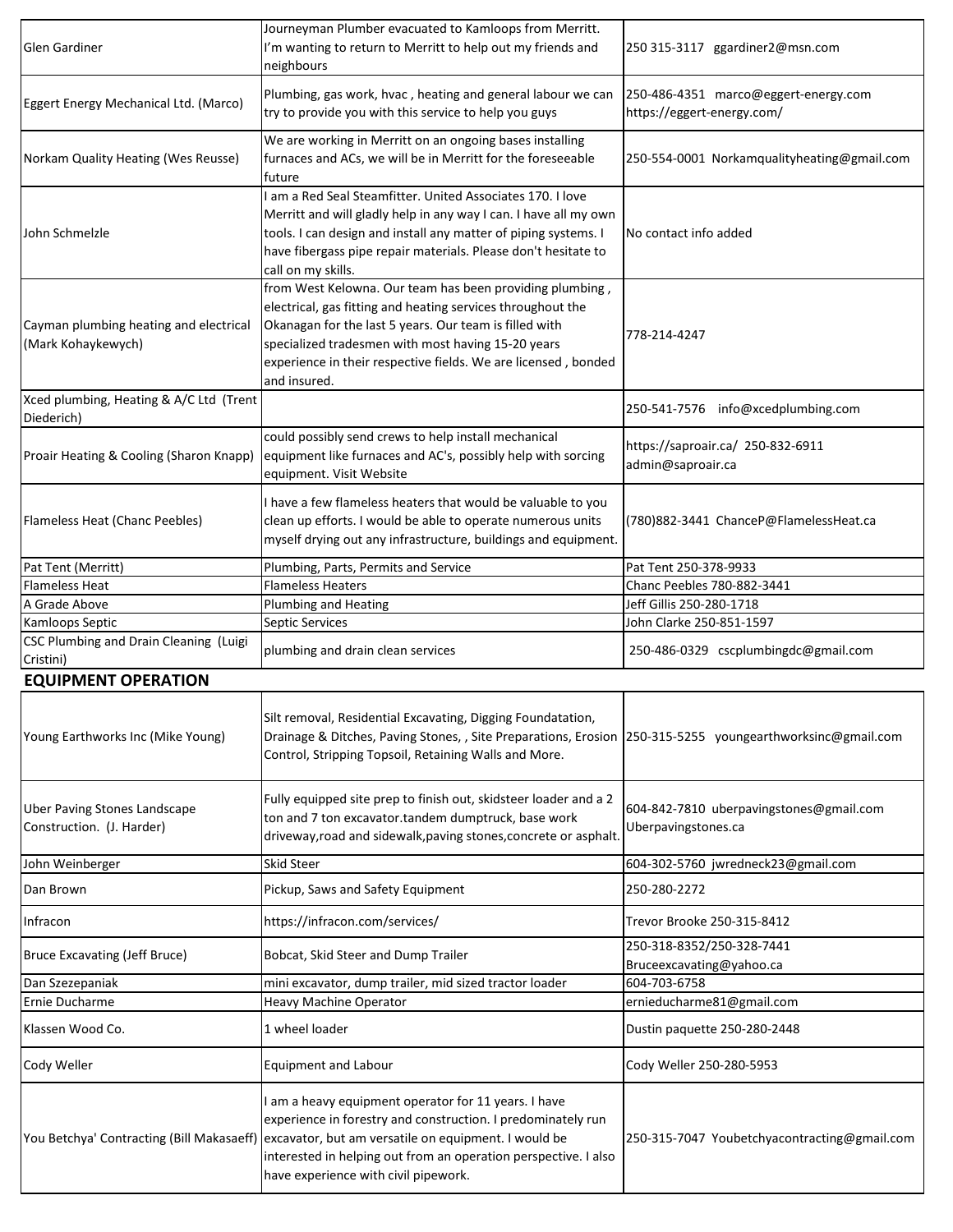| <b>Bear McCauley</b>                                                                                 | a Heavy equipment Operator and work with HI flow waters<br>and dams for 15 years.                                                                                                                                                                                                                                                                                                                | ernieducharme81@gmail.com                  |
|------------------------------------------------------------------------------------------------------|--------------------------------------------------------------------------------------------------------------------------------------------------------------------------------------------------------------------------------------------------------------------------------------------------------------------------------------------------------------------------------------------------|--------------------------------------------|
| Joe Sayles                                                                                           | I'm a millwright at the sawmill, I also have 10 years of welding<br>experience and tools and equipment. Have experience running<br>loaders, skid steers, telehandlers and extensive experience<br>with cranes and rigging. I'm volunteering my services and skills<br>to the recovery efforts.                                                                                                   | 250-315-3822 saylessjoe@gmail.com          |
| Dan Szezepaniak                                                                                      | skilled equipment operator/contractor with his own<br>residential scale mini excavator, dump trailer, and mid-sized<br>tractor/loader.                                                                                                                                                                                                                                                           | 604-703-6758 danszeze@gmail.com            |
| <b>Trevor Plumridge</b>                                                                              | Full Excavating services, All equipment is new with Bio oil in all<br>equipment for safety around sensitive creek and river habitats.<br>Call or email for full equipment list, our company specializes in<br>recovering sensitive areas and utilities.                                                                                                                                          | 604-319-2002 trevorplumridge@gmail.com     |
| J.A. Stewart Ent (Jayson Stewart)                                                                    | a contractor from Kamloops 3-160 Excavators D-5 dozer 2<br>dump trucks one with pup 25 years experience with all types<br>of earthmoving                                                                                                                                                                                                                                                         | 250-319-5911 jas3221@telus.net             |
| laura Turmel                                                                                         | we have a 304 CAT and a 262 CAT for hire with very<br>reliable/competent operators. We can have the equipment in<br>Merritt very quickly. All our equipment is in great condition                                                                                                                                                                                                                | 250-378-1938 laurie turmel@yahoo.ca        |
| <b>Blaine Bassani</b>                                                                                | Offering dump truck services for the flood impacted areas                                                                                                                                                                                                                                                                                                                                        | 250-706-2978 cmking1@live.ca               |
| Don Collins                                                                                          | Own a backhoe; can provide backhoe services                                                                                                                                                                                                                                                                                                                                                      | 250-378-5620 don77collins@gmail.com        |
| Sun Peaks Excavation (Eli Williams)                                                                  | have a small excavation company based out of Sun Peaks. I<br>currently have two pieces of machinery, truck and trailer to<br>haul them. I think with my skill level and proximity I could be a<br>good asset to help in clean up and the rebuilding of Merrit. My<br>two pieces of machinery are: Kubota kx 033-4 (excavator)<br>Kubota ssv 75 (skid steer) I am fully insured and ready to work | 250-527-1631 Eli@sunpeaksexcavation.ca     |
| Cornerstone MG (Luis Izquierdo)                                                                      | can provide equipment/operators for construction, re-<br>building, demolition, civil, and landscaping.                                                                                                                                                                                                                                                                                           | 778-242-6775 info@cornerstonemg.ca         |
| Nickel Bros (Neil A.Pasad)                                                                           | Nickel Bros is a heavy lift and house moving company. We are<br>able to assist with shoring up homes, moving bridges, and<br>large objects. www.nickelbros.com                                                                                                                                                                                                                                   | 604-970-2080 neil.p@nickelbros.com         |
| Enterra Enterprises Inc AKA Enterra<br>Earthworks Website:<br>http://enterraearth.ca/ (Rick Wiseman) | General excavating and earth moving services. Debris removal.<br>Loading and hauling. Demolition services. Underground utility,<br>trenching and installation. I have the following equipment:<br>Tandem Dump Trucks Tandem pup trailers Excavators up to 20<br>ton Skid steers Flat deck trailers Tandem truck tractor 60 Ton<br>Low Bed                                                        | 250-320-2965 enterraearthworks@hotmail.com |
| Jerry Mckenzie - 1/1 Ranch services LTD<br>(Merritt)                                                 | I have a 120 Hitachi excavator, 35-U Hitachi excavator, L190<br>New Holland skid steer.                                                                                                                                                                                                                                                                                                          | 250-378-1566                               |
| Shulus Forest Enterprises LP (Lower<br>Nicola Indian Band Development<br>Corporation) (Don Gossoo)   | 2 gravel trucks with pups - 1 tag trailer for moving equipment -<br>3 Excavators (2 John Deere 2154s and 1 Kobelco 160 with<br>blade) - 1 John Deere 750K Dozer - 24 people on staff - SAFE<br>Certified Company                                                                                                                                                                                 | 250-315-9277 don.gossoo@Inibdc.com         |
| <b>Steve Pater</b>                                                                                   | Tree removal, worked for asplundh for 7 years doing tree<br>work. I have all the equipment needed from ropes, pullie<br>systems, chainsaws.                                                                                                                                                                                                                                                      | 250-730-1976 Thepaters7@gmail.com          |
| <b>WELDING SERVICES</b>                                                                              |                                                                                                                                                                                                                                                                                                                                                                                                  |                                            |
| <b>Matthew Power</b>                                                                                 | Welding, Fabrication, Millwrigt                                                                                                                                                                                                                                                                                                                                                                  | Matthew Parker 778-870-6667                |

#### **CONSTRUCTION**

| <b>Consultant, Inspector</b> - Mold Remediation/Water                                                                                    |  |
|------------------------------------------------------------------------------------------------------------------------------------------|--|
| S&L Solutions, Merritt, BC (Keith Lemire) Damage/Renovations/Smoke & Fire Damage/Asbestos & Lead 250-215-3158 keithlemire@slsolution.org |  |
| Abatement./Construction setup/Crane Services.                                                                                            |  |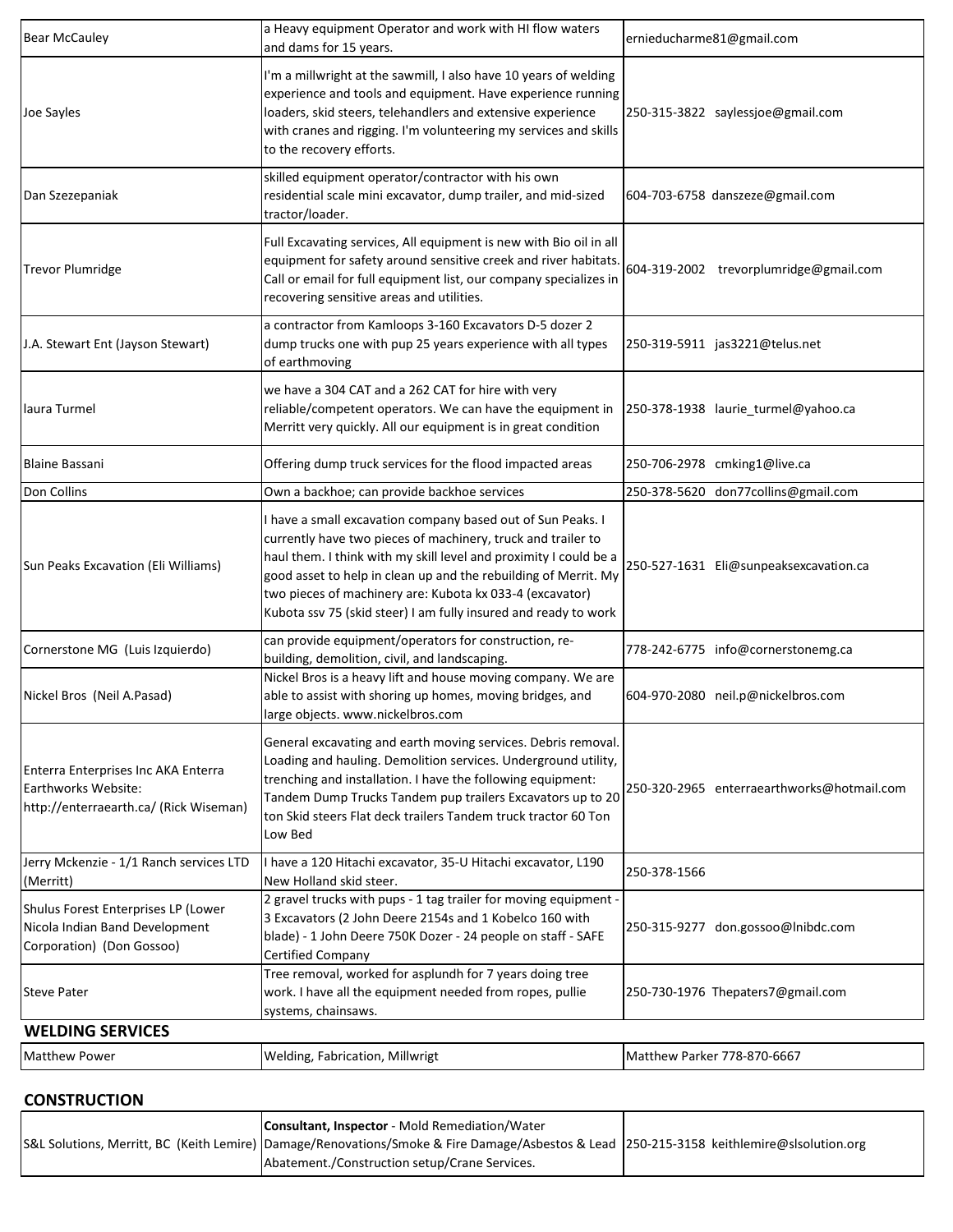| Sousa & Sons Painting                                    | Residential and Commercial Painting out of Kamloops                                                                                                                                                                                                                                                                                                                                                             | 250-975-1866 Cell: 250-615-2986<br>sousapaintco@gmail.com |  |
|----------------------------------------------------------|-----------------------------------------------------------------------------------------------------------------------------------------------------------------------------------------------------------------------------------------------------------------------------------------------------------------------------------------------------------------------------------------------------------------|-----------------------------------------------------------|--|
| Mansfield Roofing (Tercel)                               | <b>Merritt Company</b>                                                                                                                                                                                                                                                                                                                                                                                          | 604-868-5048                                              |  |
| Canada Cabinet (Tom Bohna)                               |                                                                                                                                                                                                                                                                                                                                                                                                                 | 778-755-6960 tom@canadacabinet.com                        |  |
| <b>Silver Mountain Contracting</b><br>(Karl<br>Mclean)   | <b>Commercial and Residential</b>                                                                                                                                                                                                                                                                                                                                                                               | 403-560-1927 karl.m@silvermountain.com                    |  |
| Go Flooring (Richard Dotti)                              | Serving Merritt. Full Service Supply and Install Flooring<br><b>Restoration Services.</b>                                                                                                                                                                                                                                                                                                                       | 604-376-0512 richard@goflooring.ca<br>www.goflooring.ca   |  |
| <b>Rod Rogers</b>                                        | <b>Mud Removal</b>                                                                                                                                                                                                                                                                                                                                                                                              | 250-378-0024                                              |  |
| Ace Mud Slinger Drywall Services                         | 22 years of drywall experience 13 years specializing in drywall<br>finishing. Complete drywall services with board, mud and<br>paint. Small interior renos and remodeling.                                                                                                                                                                                                                                      | Jeremie Dunning - 250.280.0279                            |  |
| Dutch Drywall                                            | Drywall and Disposal (14x7 Dump Trailer)                                                                                                                                                                                                                                                                                                                                                                        | Kris Van Elswyk 604-816-6555                              |  |
| <b>SCH Renovations</b>                                   | 15+ years in residential and commercial renovation 10+ years<br>experience in restoration. Kitchen and bathroom renovation<br>Flooring, tile, deck repair, install doors and windows, exterior<br>siding, drywall and finishing, texture and blending, carpentry<br>finishing, painting, cabinet install and repair, power washing,<br>rot repairs, framing, Retaining walls, basic electrical and<br>plumbing. | Sterling Mitchell 604-785-2529                            |  |
| Mathew Gustafson (Merritt)                               | Local Merritt Carpenter, Carpentry Residential Blueprints                                                                                                                                                                                                                                                                                                                                                       | 250-525-2057 maticusg@gmail.com                           |  |
| <b>CSA Contracting (Merritt)</b>                         | General carpenter including foundation and framing, pavers<br>and allan block etc Also capable of building highway bridges<br>and similar projects                                                                                                                                                                                                                                                              | 250 315-3168 ljswayze@msn.com                             |  |
| <b>Brodie McDonald (Merritt)</b>                         | I am very well rounded in home renovations and landscaping. I<br>am the owner/operator of DAD Attitude Contracting Ltd. I am<br>an experienced Hydrovacumm truck operator digging,<br>cleanups of hazardous material, line escposure as well as<br>snaking lines with steam and thawing frozen well heads and<br>various plumbing including sewer lines as well as water.                                       | 250-280-2469 harleymanbrodie@gmail.com                    |  |
| Darcy Clark (Merritt)                                    | Insulation, drywall, taping, painting, flooring, cabinets<br>countertops, baseboards, doors trims etc                                                                                                                                                                                                                                                                                                           | 250-315-8679 darmarcontracting@gmail.com                  |  |
| <b>Cedarland Construction (Merritt)</b>                  | <b>Construction Services</b>                                                                                                                                                                                                                                                                                                                                                                                    | Ted Cedarland 250-315-7085                                |  |
| Sawdust Reno's, Merritt BC (Leon)                        | do renovations                                                                                                                                                                                                                                                                                                                                                                                                  | 250 378 2489 Lvjbrunet54@gmail.com                        |  |
| Luke Beers (Merritt)                                     | Ticketed Red seal carpenter with access to a variety of tools<br>and equipment including skidsteer, mini excavator, 2" trash<br>pump, and a vast array of hand tools as well as a very capable<br>set of hands.                                                                                                                                                                                                 | 250-315-9762 beers 31@hotmail.com                         |  |
| Soil Lock (Jordan Theoret)                               | Slab lifting with polyurethane foam. Soil stabilization/void<br>filling. Soil erosion/water table control. Concrete structure<br>chemical grout injection. Payment plan @ 0% - small deposit<br>required. Life span of 125 years-life time warranty. Warranty<br>is transferrable.                                                                                                                              | 250-869-2274 jordan@soillock.ca<br>www.soillock.ca        |  |
| Western Roofing (Nate Rasmussen)                         | provides commercial and industrial roofing and wall assembly<br>services                                                                                                                                                                                                                                                                                                                                        | 250-374-0154 nate@westernroofing.ca                       |  |
| Kelowna Contracting (Adam Lewis)                         | Residential and Commercial General Contracting                                                                                                                                                                                                                                                                                                                                                                  | 250-808-7952 adam@kelownacontracting.ca                   |  |
| Maple Reinders Constructors Ltd.<br>Kelowna (Fred Mondo) | Can provide a few extra hands to assist with your clean<br>up/flood mitigation activities.                                                                                                                                                                                                                                                                                                                      | T 250-765-8892 C 250-469-0727 fredm@maple.ca              |  |
| Level It Manufactured Homes (Glen<br>Boyer)              | Offering free foundation and bellybag inspections for<br>manufactured homes.                                                                                                                                                                                                                                                                                                                                    | 250-819-0282                                              |  |
| Residential Builder (Jason Nyeste)<br>Merritt, BC        |                                                                                                                                                                                                                                                                                                                                                                                                                 | 250-315-8776 Nyestecontracting@gmail.com                  |  |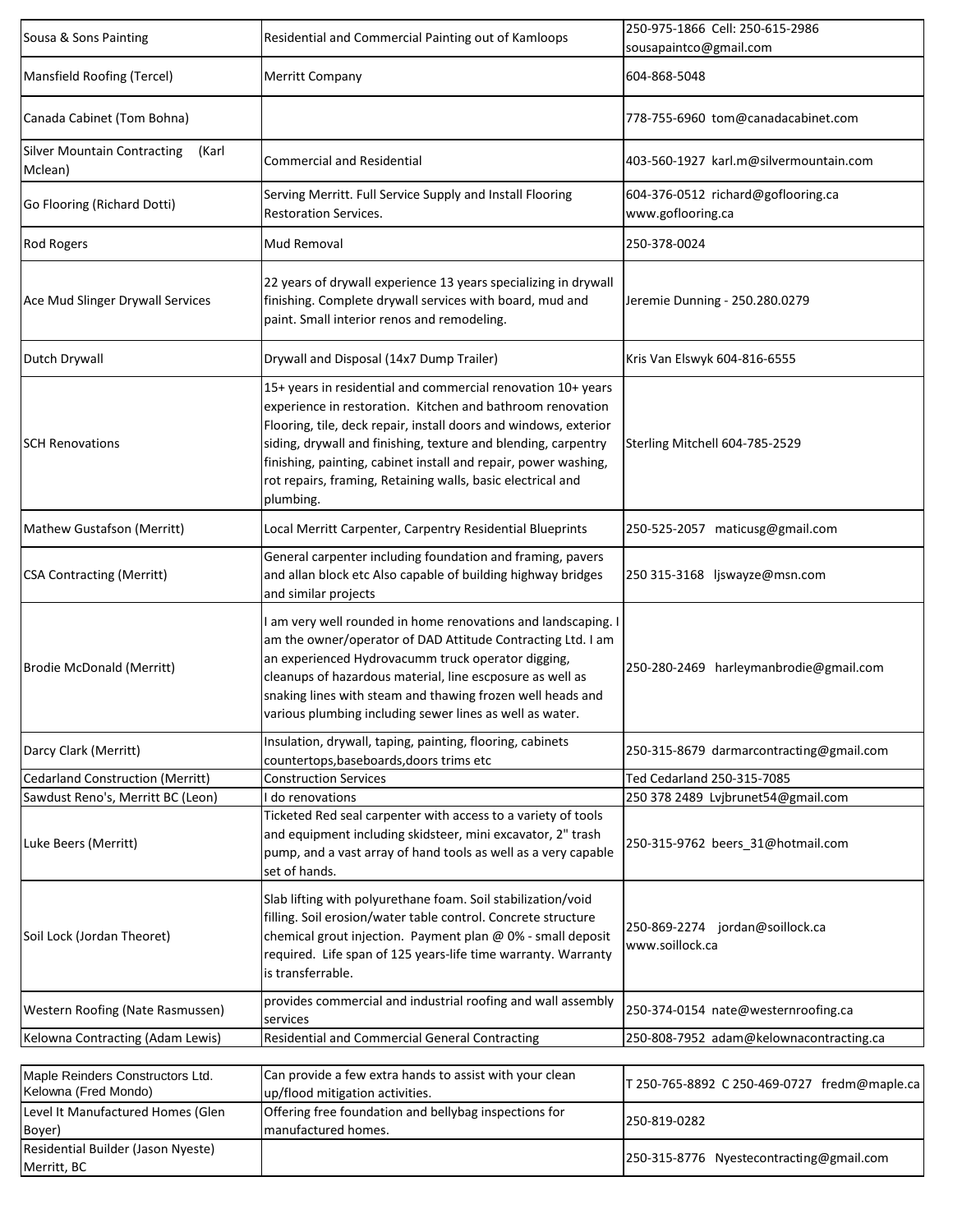| Jaxsen-Pacific Marine & Motorsport                       | Residential and Structural Services. Emergency repairs and<br>rentals.                                                                                                                                                                                                                                                                                                         | www.jaxsen-pacific.com/power-systems 236-421-<br>2666 jaxsen-pacific@outlook.com |  |
|----------------------------------------------------------|--------------------------------------------------------------------------------------------------------------------------------------------------------------------------------------------------------------------------------------------------------------------------------------------------------------------------------------------------------------------------------|----------------------------------------------------------------------------------|--|
| <b>Greyback Construction (Kirsty</b><br><b>Brenneman</b> | General Contracting firm. Infrastructure construction                                                                                                                                                                                                                                                                                                                          | 778-476-8022 kbrenneman@greyback.com                                             |  |
| Barkman Concrete, Merritt BC. (Jeff<br>Sterling)         | We have 6 full time staff that include a journeyman millwright<br>and electrician. We also have a frontend loader that we can<br>use to help with the cleanup. There are 4 of our guys relocated<br>10-45 mins out of Merritt the other 2 are a few hours out.<br>Barkman has agreed to pay our guys through this emergency<br>and we would like to volunteer anywhere needed. | 250-889-9624 jsterling@barkmanconcrete.com                                       |  |
| White Disposal (Ken White)                               | Disposal business - have roll off bins, bobcat and a gravel box<br>for hauling and loading debris                                                                                                                                                                                                                                                                              | 250-517-0003 wdsposal@telus.net                                                  |  |
| Cory Livingston                                          | business owner with A Timbermind Construction. I can run<br>some machinery and build temperory retaining walls.<br>Carpenter willing to help                                                                                                                                                                                                                                   | 250-280-4181 konakuku10@gmail.com                                                |  |
| Eric Olson                                               | am a red seal journeyman carpenter. I just recently started a<br>company before the flood. I am currently staying at a family<br>members house and unable to work due to the evacuation. I<br>would love to come back up and help anyway possible, as my<br>house was not effected.                                                                                            | 604-614-1083 ericolson180@gmail.com                                              |  |
| Lalin Maharaj                                            | Certified General Construction and Renovation Specialist<br>Journeyman Certified for micro ban Remediation 210,<br>Asbestos Certification Journeyman in the areas of Water &<br>Wind Damage Restoration, Sewer Backup/ Mold Mildew<br>Remediation Fire & Smoke Restoration, Odor Control/ Carpet<br>Cleaning, Trauma & Certified Home Inspector                                | 780 807 7045 mastersrestoration@telus.net                                        |  |
| Donny elliott                                            | Asbestos abatement, mould remediation, demolition selective<br>and general, we have excavators and bobcats                                                                                                                                                                                                                                                                     | 2503194088 Donny@krm.ca                                                          |  |
| Purifyd Systems (Steve Dunn)                             | For the recovery and resiliency program in Merritt, our<br>systems and products are ideal for decontaminating flooded<br>facilities, sewer backup, and the elimination and ongoing<br>prevention of toxic molds. Visit Website                                                                                                                                                 | https://purifydsystems.com<br>604-230-5175<br>sdunn@purifydsystems.com           |  |
| West Valley Construction LTD (Perry<br>Lepage)           | Civil construction road builds to acreage developments.<br>certified septic installer                                                                                                                                                                                                                                                                                          | 403-862-5408 perry@westvalleyconstruction.ca                                     |  |
| Lightning Rubbish Removal (Joseph<br>Simon)              | I operate a bin & rubbish removal company in Kamloops, I<br>have extra trucks, man power & bins to assist with the clean<br>up                                                                                                                                                                                                                                                 | www.lightningrubbishremoval.ca 250-682-6262<br>joseph@lightningrubbishremoval.ca |  |
| Rowe Energy (Natasha Rowe)                               | A registered & insured indigenous Residential Repairs &<br>Renovations Maintenance Services construction company out<br>of Alberta Metis Works. we do most all required trades work<br>from framing, drywall, painting, flooring, electrical and<br>cleaning services                                                                                                          | rowe.energy01@gmail.com<br>587-645-2036                                          |  |
| <b>Tyler Blair</b>                                       | I am a contractor in the vancouver area. I can provide help in<br>all areas of residential building from clean up to installing<br>kitchens and millwork. I have a pick up and trailer for rubbish<br>removal. My wife can provide shelter and food for those in<br>need.                                                                                                      | 604-865-0411 tblair371@gmail.com                                                 |  |
| Deep River Contracting JV (Greg Caslick)                 | work closely with 1st Nation and Metis communities all across<br>the prairie provinces, eastern Canada and the NT. Our<br>company has the ability and capacity to perform all these<br>required services, including a bridge building division, road<br>building, erosion control, water diversion and underground<br>utilities.                                               | 519-521-0064 gcaslick@drcjv.ca<br>https://deeprivercontracting.ca/               |  |
| Wolf Exteriors Ltd (Karl Volkmann)                       | We are a metal roofing, cladding, and flashing subcontractor<br>but our employees are capable individuals who can assist<br>where their physicality is necessary. We are immediately<br>available.                                                                                                                                                                             | 778-867-7370 info@wolfxbc.com                                                    |  |
| LIAM Ltd (Bill de Silva)                                 | we are a restoration company with considerable work done.<br>We have all our own equipment and skilled certified labour.                                                                                                                                                                                                                                                       | 403-312-2077 Bill@LIAMfirst.com                                                  |  |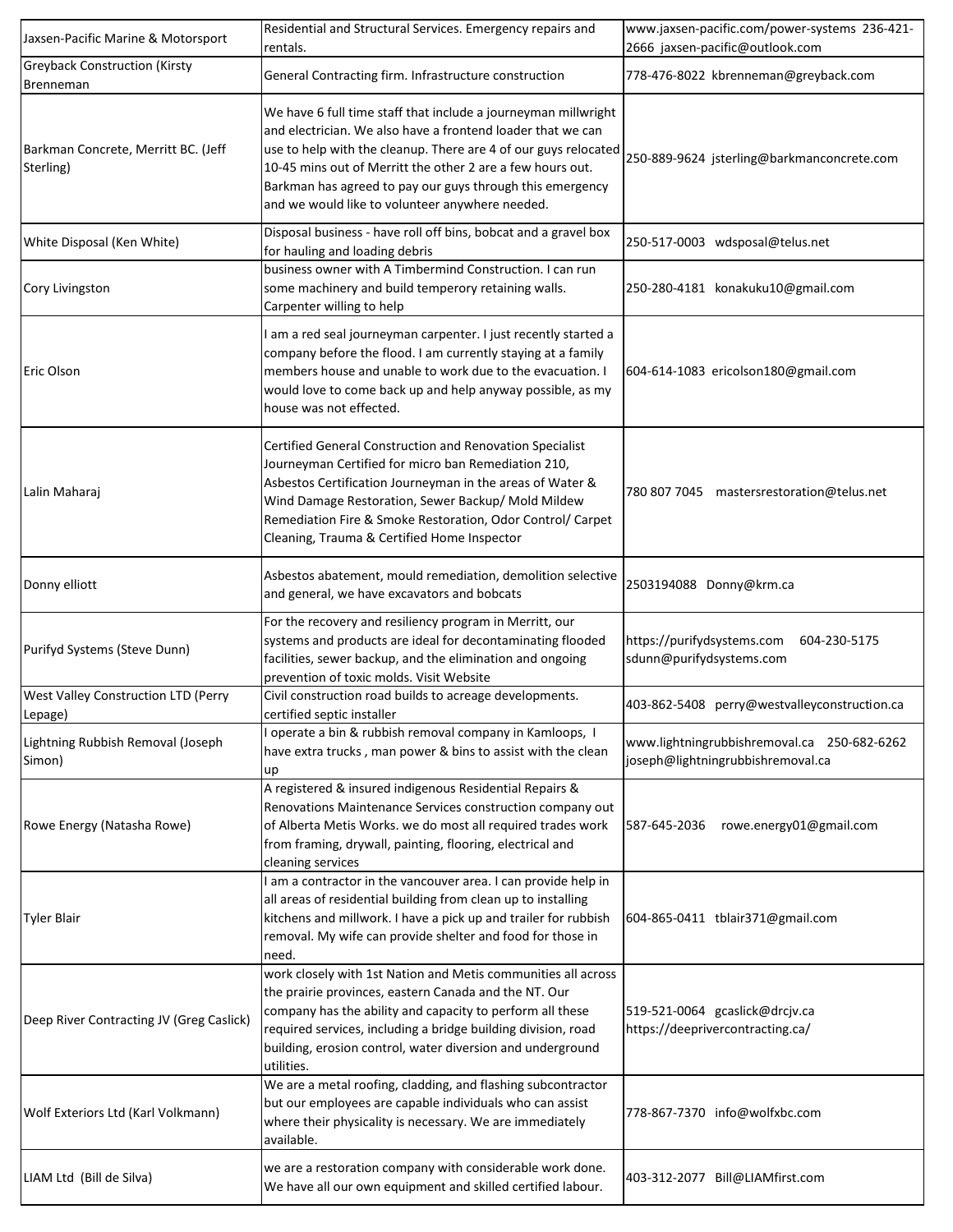| <b>Wildstone Construction (Matthew)</b> | We are a medium size General Contractor located in<br>Penticton, BC, with self-perform civil, concrete, carpentry,<br>HVAC, plumbing and process mechanical services.                                                                                                                                                                                                                                                                                                                                                                                                                                                                                                                            | 780-904-8132 msimard@wildstone.com       |
|-----------------------------------------|--------------------------------------------------------------------------------------------------------------------------------------------------------------------------------------------------------------------------------------------------------------------------------------------------------------------------------------------------------------------------------------------------------------------------------------------------------------------------------------------------------------------------------------------------------------------------------------------------------------------------------------------------------------------------------------------------|------------------------------------------|
| Lenny Fisher                            | BrickMason w/Truck, Tools & Experience                                                                                                                                                                                                                                                                                                                                                                                                                                                                                                                                                                                                                                                           | 778-684-6383 aboartisan@gmail.com        |
| Kyle Ruppel                             | We offer general labour, skilled labour, pipelayers, equipment<br>operators, carpenters, management, coordination, and<br>administration services. Equipment includes loaders, skid<br>steers, compactors, excavators, dozers, forklifts, etc. Service<br>offerings include but not limited to civil construction including<br>utility infrastructure repair and installation, earth moving,<br>retaining infrastructure, bridges, roadworks, sidewalks and<br>curbing etc. Service offerings include but not limited to general<br>construction including building restoration and abatement,<br>concrete foundations, new and temporary construction,<br>building repairs and renovations etc. | 250-572-1744 kyler@acresenterprises.com  |
| Character Builders Inc. David Patriquin | WE specialize in renovations, remediations and restorations<br>and are seeking new projects in the TNRD. Demolition and<br>disposal, framing, insulation, drywall, painting, finishing work,<br>supplying and management of sub trades, remederation and<br>restoration and including general contracting.                                                                                                                                                                                                                                                                                                                                                                                       | 604-880-7781 cbirenos8@gmail.com         |
| Rian Hynds                              | Owner of a general contracting/ renovation business. Over 20<br>years in business, 20 years of knowledge in all aspects of<br>building envelope and exteriors, window and door installs.<br>Experience in forming, framing, finishing interior and exterior.                                                                                                                                                                                                                                                                                                                                                                                                                                     | 604 908 0462 rhynds@shaw.ca              |
| Mike Redl                               | I am a Red sealed carpenter, have been in business for four<br>years I generally frame new housing and concrete form work<br>for new foundations. My worker and I are able to Help with<br>anything You throw our way like clean up, reconstruction,<br>renovation ext.                                                                                                                                                                                                                                                                                                                                                                                                                          | 250-280-4199 Redlcontracting4u@gmail.com |

#### **CLEANING & RESTORATION SERVICES**

| <b>LIAM First</b>                                     | Property damage, flood water removal and damage                                                                                                                                                                                                                                                                                    | 604-768-6377 jchambers@liamfirst.com              |
|-------------------------------------------------------|------------------------------------------------------------------------------------------------------------------------------------------------------------------------------------------------------------------------------------------------------------------------------------------------------------------------------------|---------------------------------------------------|
| <b>Cold Creek Commercial Cleaning</b>                 | Janitorial Services                                                                                                                                                                                                                                                                                                                | 250-525-0262 Teresa Remple                        |
| Mar-King Vac Truck Service (Merritt)                  |                                                                                                                                                                                                                                                                                                                                    | 250-315-3055<br>admin@markingvactruckservice.com  |
| <b>Craig Bloom</b>                                    | own a landscaping business in Summerland but I was born<br>and raised in Merritt and my parents still live there. I have a<br>skid steer and dump. I can help with cleanup and disposal of<br>dirt, rock, sabd, muck, etc or demo and disposal of damaged<br>buildings. I can help in any way a skid steer and dump are<br>useful. | 250-809-4598 naileditokanagan@gmail.com           |
| Hydrodig                                              | Hydrovac, Steaming, Vac Services, High Pressure Wash                                                                                                                                                                                                                                                                               | Stacey Carlier 250-900-3802                       |
| Clean Harbors (Andrew)                                | We have Hydrovac services available, we can clean out<br>basements, locate buried infrastructure pressure wash<br>anything that needs to be cleaned , jet lines thaw frozen items<br>(if applicable)                                                                                                                               | 403-815-5933 hall.andrew@cleanharbors.com         |
| Justin Oesch                                          | We do a lot of restoration work, rebuilding flooded homes                                                                                                                                                                                                                                                                          | 780-518-8013<br>Justin@juicedjomeimprovements.com |
| TBM Cleaning and Restoration Services,<br>Merritt BC. | Ee are a certified water restoration provider. We have a list<br>already started of people we know that need our services. We<br>are ready with safety equipment and personnel to help get<br>people back into their homes. We can extract the silt and<br>water from homes and have drying equipment to dry out the<br>homes.     | 250-378-9410 info@tbmservices.ca                  |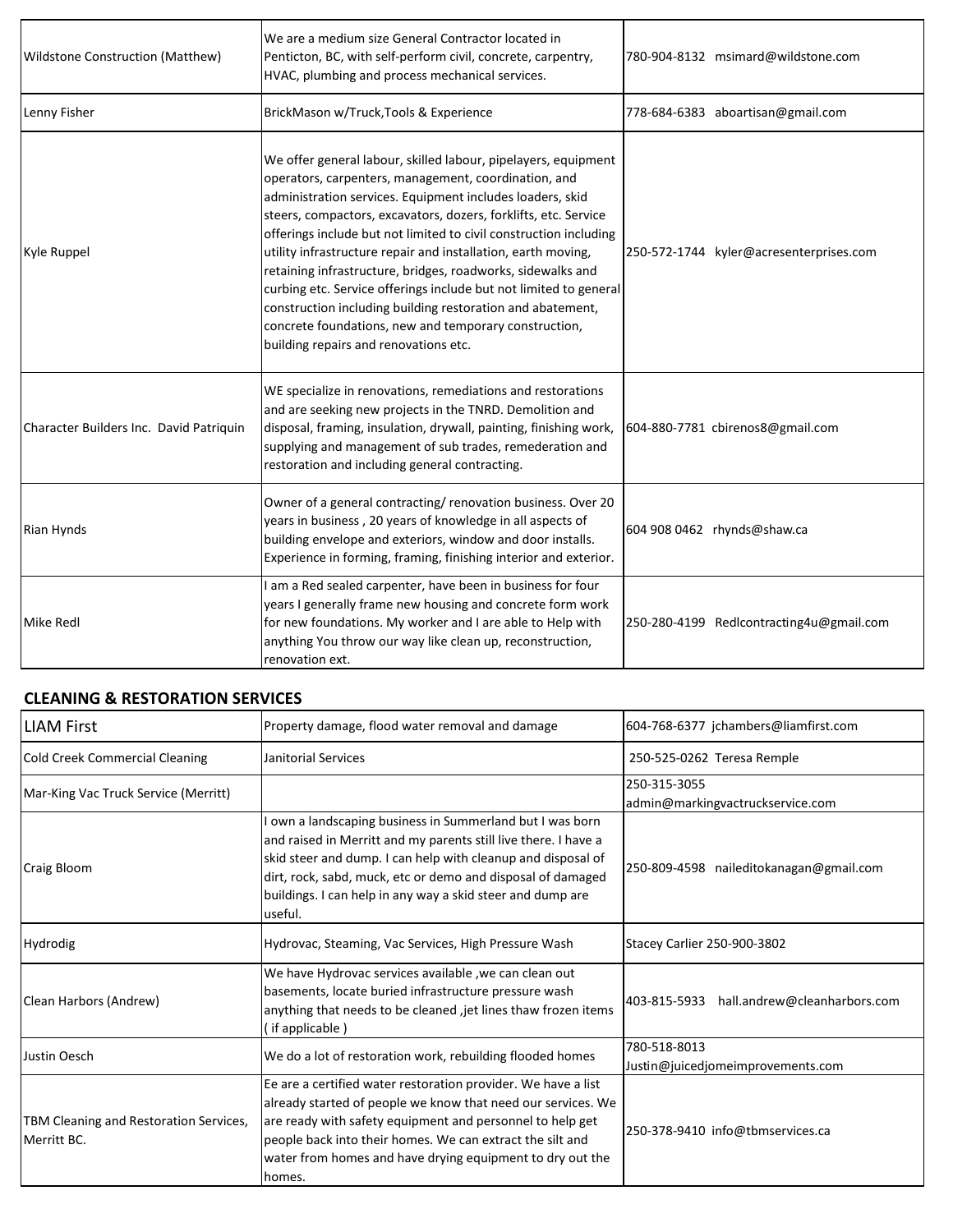| Makena Painting and Restoration in the<br>North Okanagan (Mike Pelletier)   | am fully trained in the entire restoration process such as<br>inventory, tear-out, dry and disinfect, and rebuild. I hope we<br>can assist in some way, thank you.                                                                                                                                                                                   | 250-463-2509 Makenapelletier@gmail.com                      |
|-----------------------------------------------------------------------------|------------------------------------------------------------------------------------------------------------------------------------------------------------------------------------------------------------------------------------------------------------------------------------------------------------------------------------------------------|-------------------------------------------------------------|
| ServiceMaster of Kamloops. (Greg Buffel)                                    | We are an emergency mitigation restoration company<br>specializing in water, sewer and mould damages                                                                                                                                                                                                                                                 | 2503711105 greg@smkamloops.com                              |
| Western Canada WINMAR Property<br>Restoration Specialists (Katie Mouritzen) | We are a full service restoration and contracting company.<br>Our specialty is responding in the worst of times such as the<br>catastrophic event Merritt and the BC lower mainland                                                                                                                                                                  | 403-616-4502 katiemouritzen@corp.winmar.ca                  |
| <b>Richfield Equipment</b>                                                  | Industrial vacuum rental company that has vacuums well<br>suited to the clean up conditions. We have 10 unit's that can<br>be utilized for a substantial impact on disaster clean up.                                                                                                                                                                | 403-660-9252 petrusnorth@gmail.com                          |
| Puroclean (Gordon Holmes)                                                   | If you have any specific requests for emergency services,<br>please give me a call or email. Water Damage Restoration<br>Services Water Removal Emergency Water Extraction Drying & 403-309-0095 gholmes@puroclean.ca<br>Dehumidification Carpet Restoration Carpet Cleaning,<br>Deodorization & Spot Removal Mould & Odor Removal<br>Reconstruction | https://puroclean.ca/offices/?city=red-deer                 |
| Nathan Duffy                                                                | Hydrovac Excavation services, water pump-out and removal,<br>debris removal, corporation stop replacement, curb stop<br>replacement, sewer line replacement, plumbing services (red<br>seal plumber and gas fitters on staff).                                                                                                                       | 250-317-5966<br>veronika.mammothdaylighting@gmail.com       |
| Shyla Sweezey                                                               | Overflow Restoration is looking to offer assistance to the city<br>and their residents: Emergency Services -flood -sewer -fire -<br>Mold-Asbestos We work with the homeowners and their<br>insurance company to demo their homes and create a scope<br>of work for a rebuild team. IICRC experienced technicians                                     | 250-719-7733 shyla@overflowrestorations.ca                  |
| Rapid Cool Mechanical (Steve Warner)                                        | We are working in the area helping out the local HVAC<br>contractors with natural gas heating furnace work and hot<br>water tanks.                                                                                                                                                                                                                   | 250-374-6858 stevewarner@rapidcool.ca                       |
| Curtis. McLeod                                                              | I have a 3000 gallon vac truck. With over a 100' of hose. I<br>would be able to Suck out flooded basements or anything<br>needed. As long as there was a place to dump the water                                                                                                                                                                     | 204-821-0420 Freshvacs@hotmail.com                          |
| Kamloops Hazardous Goods Removal<br>(Travis O'reilly)                       | we specialize in Mould, led, and asbestos abatements. We do<br>full house demolitions as well as commercial demolition. We<br>have extremely competitive rates and would appreciate the<br>opportunity to help you rebuild.                                                                                                                          | 250-299-6300 kamloopshgr@gmail.com                          |
| Central Cariboo Disposal/Norm Fisher                                        | We are able to provide roll off bins and dumping for cleanup                                                                                                                                                                                                                                                                                         | 250-640-7077 nfisher@ccdsl.ca                               |
| Hanssem Construction Ltd/ Restoration<br>(James Shin)                       |                                                                                                                                                                                                                                                                                                                                                      | 403-800-8844 / 587-435-3924<br>hanssemrestoration@gmail.com |
| Restoration by Liam (Adam Forest)                                           | Flood control - water, odor, mold damage. Complete<br>Restoration. CSIO Insurance certified.                                                                                                                                                                                                                                                         | 250-328-2944                                                |

### **RENTALS (CLEAN UP)**

| Nicola Chainsaw & Rentals |                                      | <b>IGrant Klassen 250-378-1918</b>         |
|---------------------------|--------------------------------------|--------------------------------------------|
| <b>United Rentals</b>     | Simon - Pump Specialist 778-549-0861 | Kyle - Ryan Schmidt (Manager) 236-335-0112 |
|                           | Rental Specialist 250-318-0873       | Rschmidt1@ur.com                           |
| Bryan Johnston            | Water Pumps                          | 587-286-2850                               |

#### **HUMANITARIAN WORK**

| <b>Endeavor to be Better</b> | Local Merritt group helping with Mud Removal mostly for<br>Seniors but may be able to help others. | Trent, Bailey, Mark 250-315-0155 |
|------------------------------|----------------------------------------------------------------------------------------------------|----------------------------------|
|------------------------------|----------------------------------------------------------------------------------------------------|----------------------------------|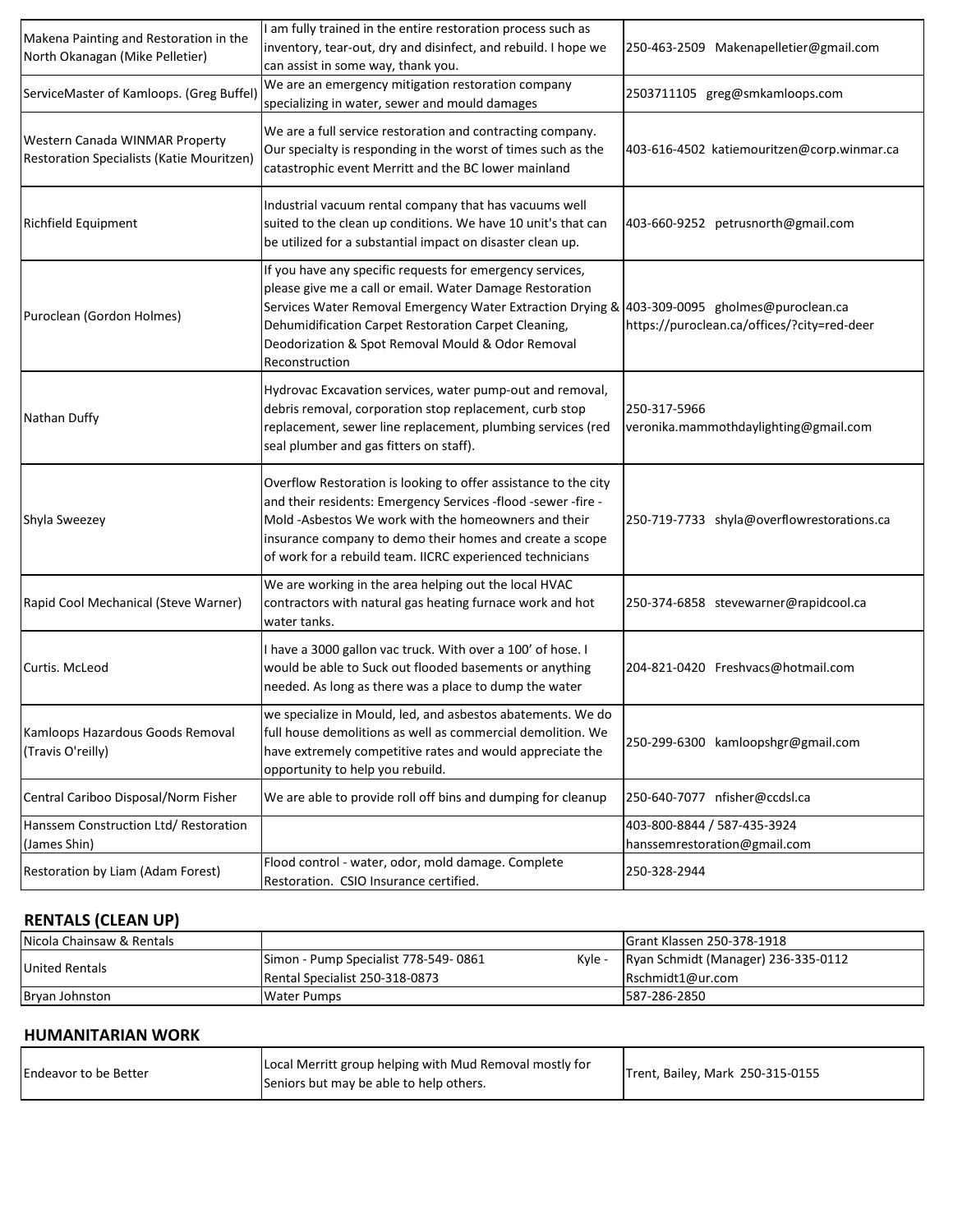| <b>Samaritan's Purse</b>        | Samaritan's Purse responds quickly to the urgent needs of<br>families in British Columbia who have been impacted by<br>flooding. We provide practical assistance as people clean up<br>and rebuild and also offer emotional and spiritual support in<br>the aftermath of tragedy. | 1-866-628-6565                                             |
|---------------------------------|-----------------------------------------------------------------------------------------------------------------------------------------------------------------------------------------------------------------------------------------------------------------------------------|------------------------------------------------------------|
| e-VANS Corporation (Gary Evans) | Visit Website www.e-vans.ca e-VANS Corporation is available<br>to provide help with emergency services for the recent flood<br>in Merritt.                                                                                                                                        | T: (780) 436 - 2468 C: (780) 913 - 1863 gary@e-<br>vans.ca |

| <b>HELPERS</b> (in no particular order) | <b>Services</b>                                                                                                                                                                                                                                                       | <b>Contact</b>                                 |
|-----------------------------------------|-----------------------------------------------------------------------------------------------------------------------------------------------------------------------------------------------------------------------------------------------------------------------|------------------------------------------------|
| Colton                                  | Mud Removal                                                                                                                                                                                                                                                           | 250-936-9401                                   |
| Dave Makowichuc                         | has chain saw, water pump, etc 2003 wildfire experience.<br>Has registered to help with Samaritan's purse.                                                                                                                                                            | 250-320-9761 davemakowichuk@hotmail.com        |
| Allister                                | Can do dredging will register with contractor services                                                                                                                                                                                                                | 250-249-5996                                   |
| Amanda Tycholaz                         | Cabinet maker looking to donate cabinets and to help rebuild<br>has potential to transport them from Calgary                                                                                                                                                          | a.tycholaz@hotmail.com                         |
| Rene Lamothe                            | Red seal carpenter willing to donate time after Dec 20                                                                                                                                                                                                                | 780-700-0061 crlamothe@gmail.com               |
| <b>Derek Oltmans</b>                    | Diggers Excavating Kelowna                                                                                                                                                                                                                                            | 250-826-4401                                   |
| Joseph Simon                            | Lightening rubbish removal - willing to come to town to<br>volunteer for cleanup                                                                                                                                                                                      | 250-682-6262 joseph@lightningrubbishremoval.ca |
| Mark Ballam                             | has equipment to help with anything. (located in 100 mile<br>house we believe)                                                                                                                                                                                        | 250-706-9793                                   |
| <b>Andrew Kaiser</b>                    | General Labourer (demo work, Framer, Boarder) Can come to<br>Merritt in the New Year.                                                                                                                                                                                 | 403-399-0802 kaisersens@hotmail.com            |
| Tom Heels                               | Will help people clean up their home                                                                                                                                                                                                                                  | 250.378.7015 tnneels@telus.net                 |
| Jean Perog                              | I would like to volunteer where needed to help in the recovery<br>process for our city                                                                                                                                                                                | 250-315-1832 jperog1989@gmail.com              |
| Mike and Marilyn Kulchar                | We are a retired couple willing to help with cleanup in homes<br>damaged in the flood                                                                                                                                                                                 | 250 567-8172 mkulchar21@outlook.com            |
| <b>Kevin Careless</b>                   | I have a 2020 yanmar 35 excavator. I have a small business in<br>naramata bc and do underground services, landscaping etc. I<br>would also be able to bring a bobcat also. I am interested in<br>coming to Merritt and helping out with whatever I could help<br>with | 250-883-3331 Kcareless3333@gmail.com           |
| John Boys Nicola Logworks               | We have a couple of gas fire pumps that can pump out water<br>from basements                                                                                                                                                                                          | 250-31-9972 john@logworks.ca                   |
| <b>Willem Kersten</b>                   | I can provide the following equipment 1 Skidsteers 2 Loaders 3<br>Smaller Excavator 4 Dumptrucks 5 Tractor and trailer(flatbed<br>or Material hauling) 6 Truck and lowbed or 53'Flatbed with<br>ramps Please let me know if you need anything                         | 604 316 8891 willemcpf@gmail.com               |
| Sean Hammock (Kelowna)                  | Can help with clean up efforts. Has experience in contruction,<br>can run a bobcat and other equipment.                                                                                                                                                               | 236-795-2185                                   |
| Ken Sinclair                            | I am applying as general labor I have been doing remodeling<br>for 40 years Have knowledge in general construction, pluming, 236-509-8221 kensinc@gmail.com<br>electrical and all tools to do the job. "no tickets"                                                   |                                                |
| Maaike Jager                            | Skilled in site cleanup, industrial, commercial, home and work<br>site. I have full gear and availability. I can safely move heavy<br>loads of weight, work and shovel, take direction.                                                                               | 250-315-7050 Maaikejager3@gmail.com            |
| Jimmy Robertson                         | can offer driving services, for supplies or what ever may be<br>needed, can help with cleanup.                                                                                                                                                                        | 250-936-8290 Robertsonjames420@gmail.com       |
| Andrew Klymchuk                         | Can assist labouring                                                                                                                                                                                                                                                  | 250-819-2974 Northesque@gmail.com              |
| Joshua Bunce                            | Im capable to help in multiple labour situations. Heavy<br>equipment operator and truck driver for moving equipment<br>and supplies                                                                                                                                   | 778-678-5233 josh@jadecity.com                 |
| <b>Colton Ward</b>                      | Labour, drywalling, basic mechanics                                                                                                                                                                                                                                   | 250-378-7460 coltonwward@gmail.com             |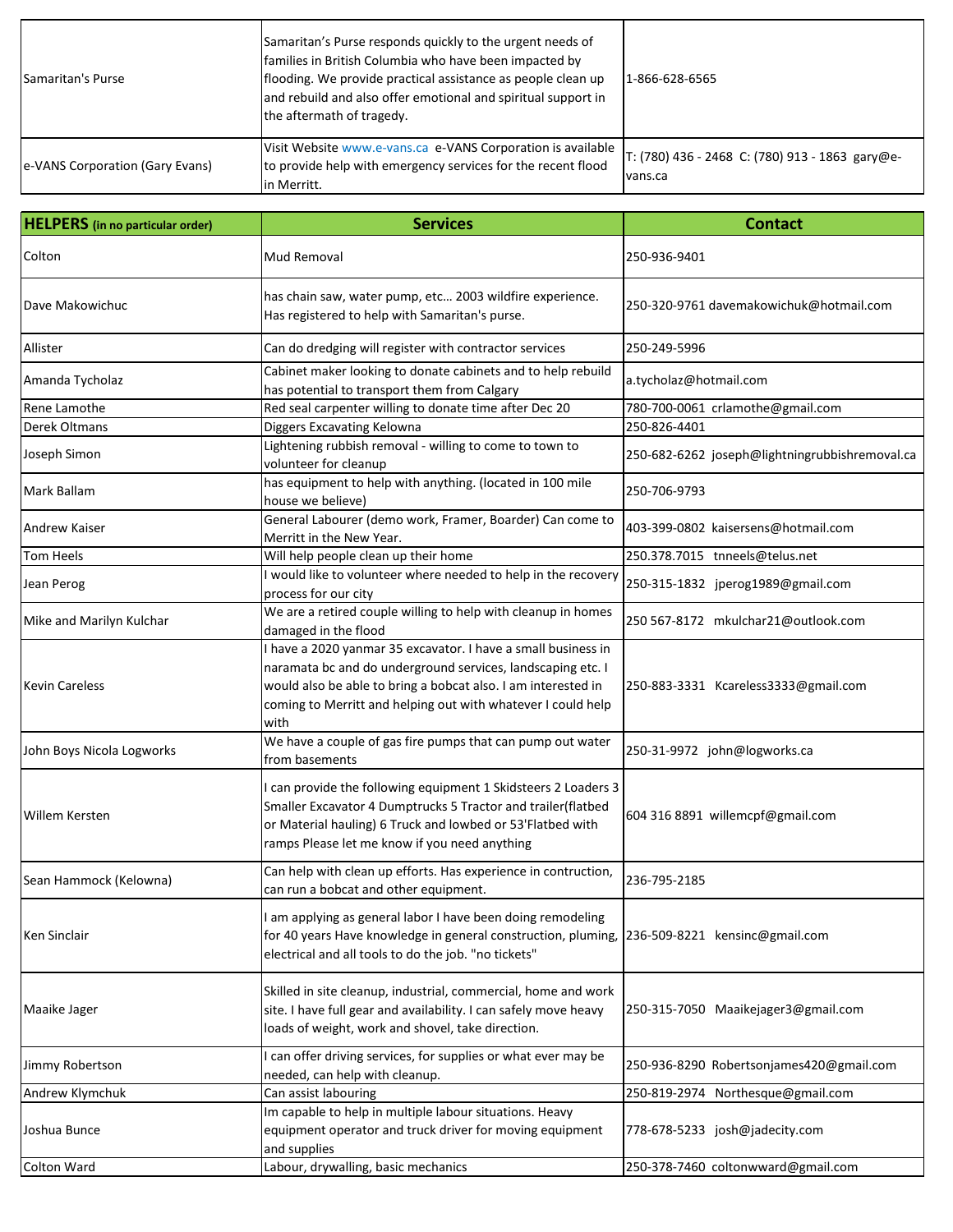| Kyle E Hall           | Flood and Fire Remediation Truck, trailer and tools for above<br>Manual Labour Anything to help! (volunteer)                                                                                                                                                                                                     | 250-315-2550 accounts@emptykegbrewhouse.ca |
|-----------------------|------------------------------------------------------------------------------------------------------------------------------------------------------------------------------------------------------------------------------------------------------------------------------------------------------------------|--------------------------------------------|
| Sukh                  | am a journeyman pipefitter by trade, but I can assist in<br>anyway needed if necessary                                                                                                                                                                                                                           | 780-370-0072 dgmechanical2021@outlook.com  |
| Steve Ahuja           | General labour                                                                                                                                                                                                                                                                                                   | 250-315-2366 steveahuja@hotmail.com        |
| Devin Lupton          | Welding, fabrication, labour                                                                                                                                                                                                                                                                                     | 250-936-9454 Devtech16@gmail.com           |
| <b>Trent Saunders</b> | Journey man scaffolder. Am able to do any manual labour or<br>assistance for access to buildings for servicing. Am well and<br>able to assist in any way possible for clean up or<br>reconstruction . Have own truck for transportation                                                                          | 250-280-4491                               |
| <b>Chris Barnett</b>  | Over30 years experienced building new homes and renos                                                                                                                                                                                                                                                            | 250-525-0499 cwbconstruction9@gmail.com    |
| Brayden Coleman       | all also have drills and a table/mitre saw that will fit in the back<br>of a truck. I have tool belts and tools for me plus 1 other<br>person. I have a cordless skillsaw and a few other tools that<br>may be helpful.                                                                                          | 250-315-7455 Braydenc74@gmail.com          |
| Satinder Mundi        | My husband and I are residents in Merritt working as a Power<br>Engineer and Registered Nurse. We would love to volunteer<br>wherever needed to help cleaning up and rebuilding Merritt.                                                                                                                         | 250-499-0612 Satinder_03@hotmail.com       |
| <b>Forrest Derasp</b> | Dozer operator rock truck operator wheel loader operator.<br>Work up at the mine as well I have a pick up truck to help get<br>supplies in and people in and out. I can labour and help the<br>community retrieve there belongs                                                                                  | 250-280-1154 Forrestderasp@gmail.com       |
| Diana Boston          | Myself & daughter can help with security or piling up debris.<br>We can utilize my truck any way needed                                                                                                                                                                                                          | 250-315-5030 db1208@live.com               |
| Sean Cainey           | Willing to help with cleaning needs, etc.                                                                                                                                                                                                                                                                        | 250 315 4843 am_cainey@outlook.com         |
| Michael Klapstei /    | We have a skid steer, tow trucks and shovels and able bodies.                                                                                                                                                                                                                                                    | 250-315-3716 chike@live.ca                 |
| <b>Scott Morrison</b> | Rubbish removal and clean up.                                                                                                                                                                                                                                                                                    | 250-280-8534 Morrison74@yahoo.ca           |
| Cody Weiler           | Equipment operator have multiple power saws lots of<br>experience on them I run cat and excavator for cantex mining<br>devices I'm on a 4 on 4 off schedule and will be out on every<br>day off I have and willing to take some days off of need be as<br>well                                                   | 250-280-5953 Weilercody@icloud.com         |
| Jack Green            | I am a heavy equipment operator with a small (3.5 ton)<br>excavator. I have experience in civil services including<br>trenching, grading and landscaping                                                                                                                                                         | 778 887-4714 jackagreen2@hotmail.com       |
| Jesse                 | I have Framed houses for 14 years. I have much experience in<br>renovations. I can operate machinery. I can do exterior siding.<br>I have been in a Forman position for many years. I would<br>consider moving to Merritt if accommodations were supplied<br>am familiar with Insurance claim renovation as well | 236-800-6776                               |

## **Liscenced Gasfitter (from FortisBC) See next page**

**Check www.fortisbc.com for updates**

**Company Name**

4 Elements Mechanical Inc 250-500-3654 Merritt LGA0205929 Gas Contractor Licence

A Grade Above Plumbing And Heating Ltd. 250-280-1718 Merritt LGA0204485 Gas Contractor Licence

Copper Valley Mechanical Contractors Ltd. 250-378-5104 Merritt LGA0001519 Gas Contractor Licence